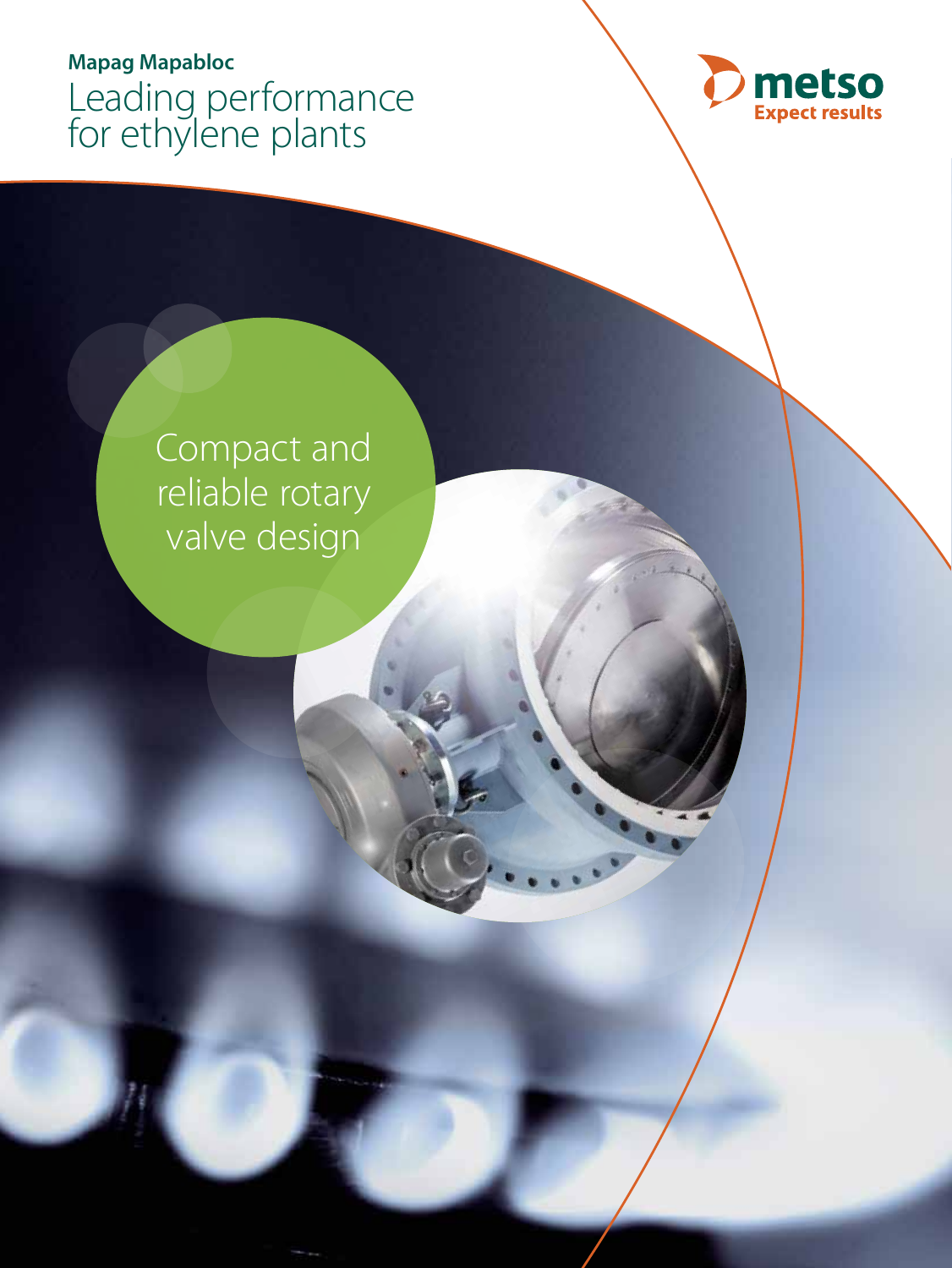## Mapabloc for Ethylene plants

Today Mapag is one of the global leading high performance butterfly valves specialist. Mapabloc, high performance butterfly valve with double block and bleed sealing system, is developed for ethylene plants to optimize the design of the transfer gas and decoking gas line.

The patented double block and bleed sealing system has two sealing elements. The sealing elements are located on the shut-off disc and act independently. The sealing system is connected with two steam connections. The first steam connection with continuous steam purging works in the valve open position to avoid any coke build-up in the seat area. The second steam connection acts as a block media in the valve closed position between the two sealing elements. This double block and bleed sealing system safely separates two media in the pipeline.



Mapabloc sizes from NPS 12 up to NPS 100 in pressure CL 150 and CL 300 and temperature range of -40 °C to  $+$  580 °C. The valves are in service world-wide in various



Double block and bleed

sealing system for

hydrocarbon and oxygen

segregation

• Two sealing elements • 100% fluid segregation • Block function with steam

• Corrosion and abrasion resistance

• Cobalt based alloy sealing surfaces

- Smoothly shaped seat design
- Fire safe design
- Gate valve face to face length

### Trip offset® design: **no contact between seat disc in open or intermediate position**



- 
- 

### Design features

| Size range               | DN 300 to DN 2500                                                                         | NPS 12 to NPS 100    |
|--------------------------|-------------------------------------------------------------------------------------------|----------------------|
| <b>Pressure range</b>    | PN 16 to PN 40                                                                            | $Cl$ 150 to $Cl$ 300 |
| <b>Temperature range</b> | $-40$ °C to 580 °C                                                                        |                      |
| <b>Body material</b>     | Carbon steel, low alloy steel                                                             |                      |
| <b>Application</b>       | In ethylene plant transfer and decoking<br>gas lines                                      |                      |
| <b>Tightness</b>         | Zero leakage, according to API 598<br>or according to project specific test<br>procedure. |                      |

ethylene plants as transfer gas line valves and decoking gas valves.